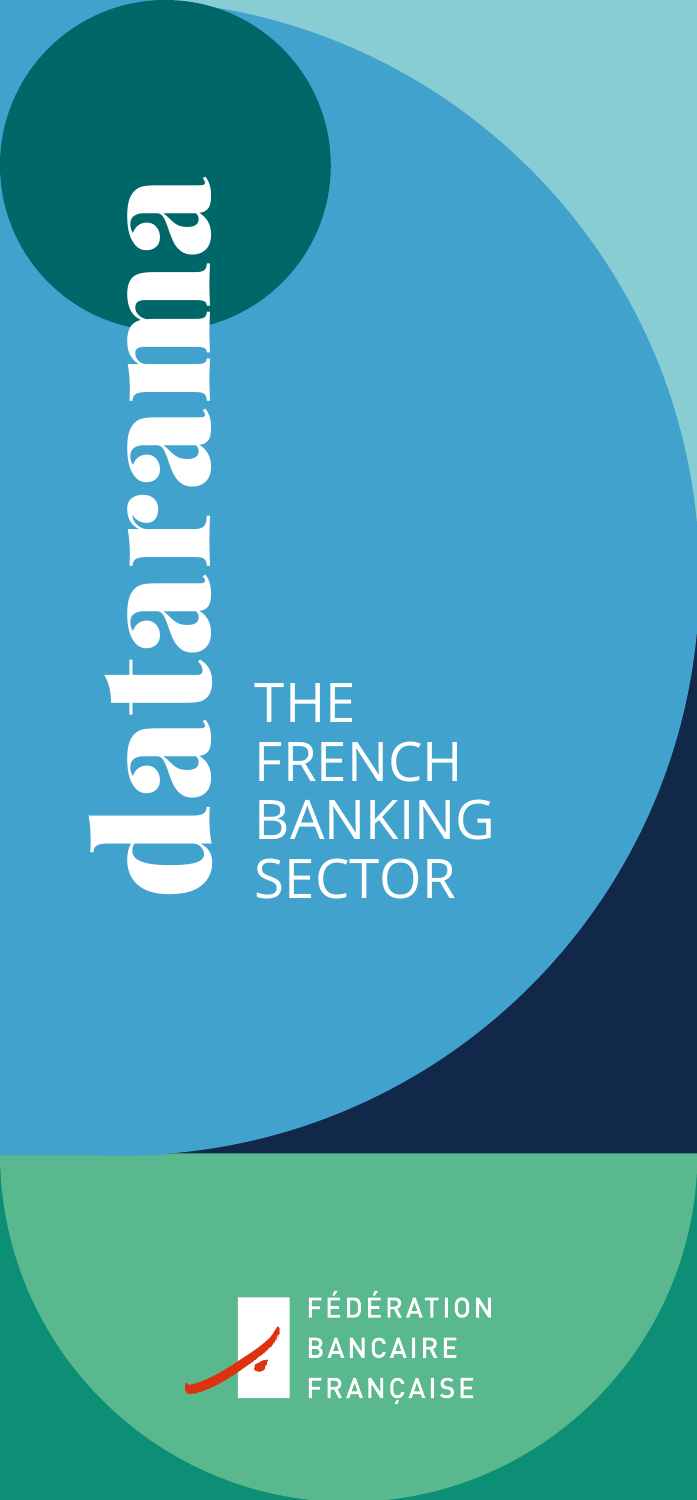# **French banks**



BCE – Eurostat - 2019



**2 . 2 %**

*Th is is b an k's co ntribution to total added value in France* Insee - 2020 / Calculs FBF



*European champions*

**5 French banks among the eurozone's top 10 banks**

#### S&P Global - 2020

## **82%**

IFOP FBF Survey - December 2021 **of the French people recognise the strategic nature of the banking sector**





**of French people have a bank account**

> Observatoire de la microfinance



**of the French people have a good image of their bank**

IFOP FBF Survey – December 2021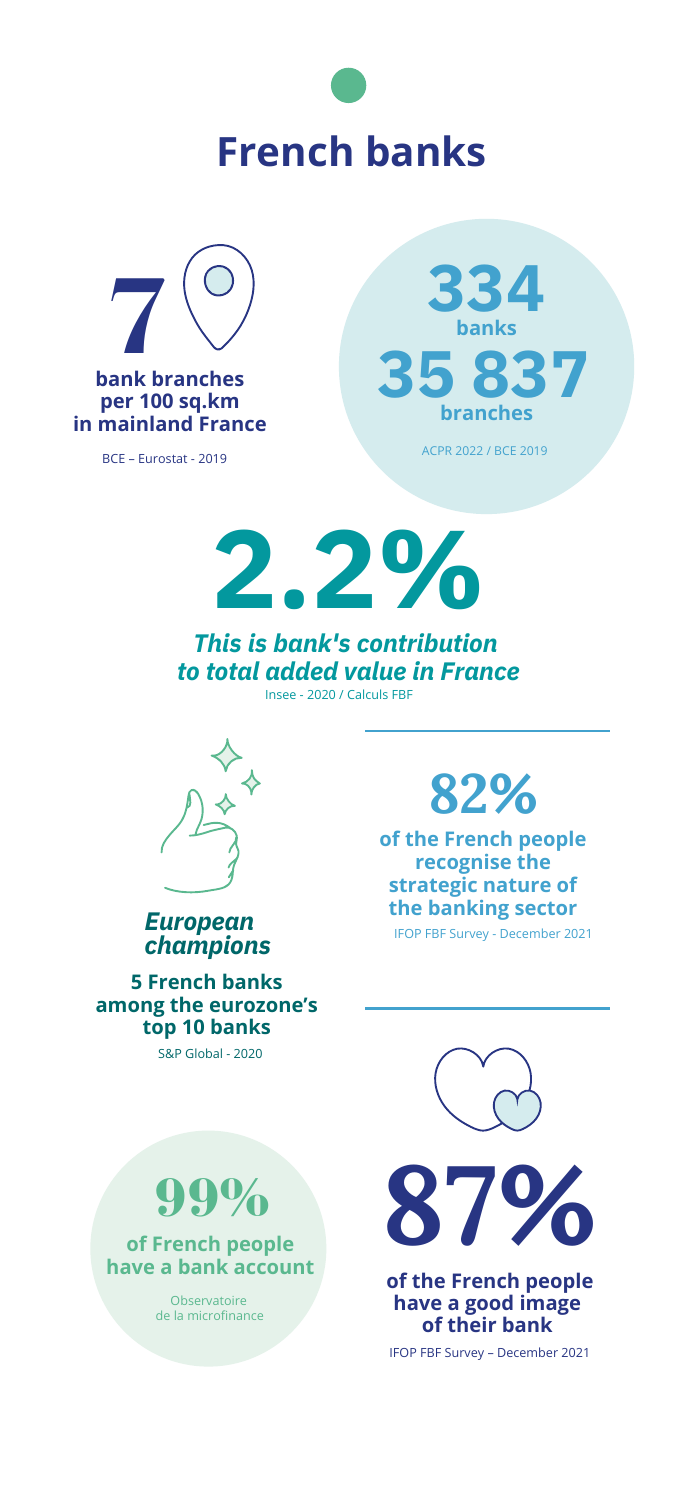



Scope FBF - 2020



#### **of ba nk em ployees are under permanent contracts**

Scope AFB - 2020



**1.8% of private sector**

FBF - 2020



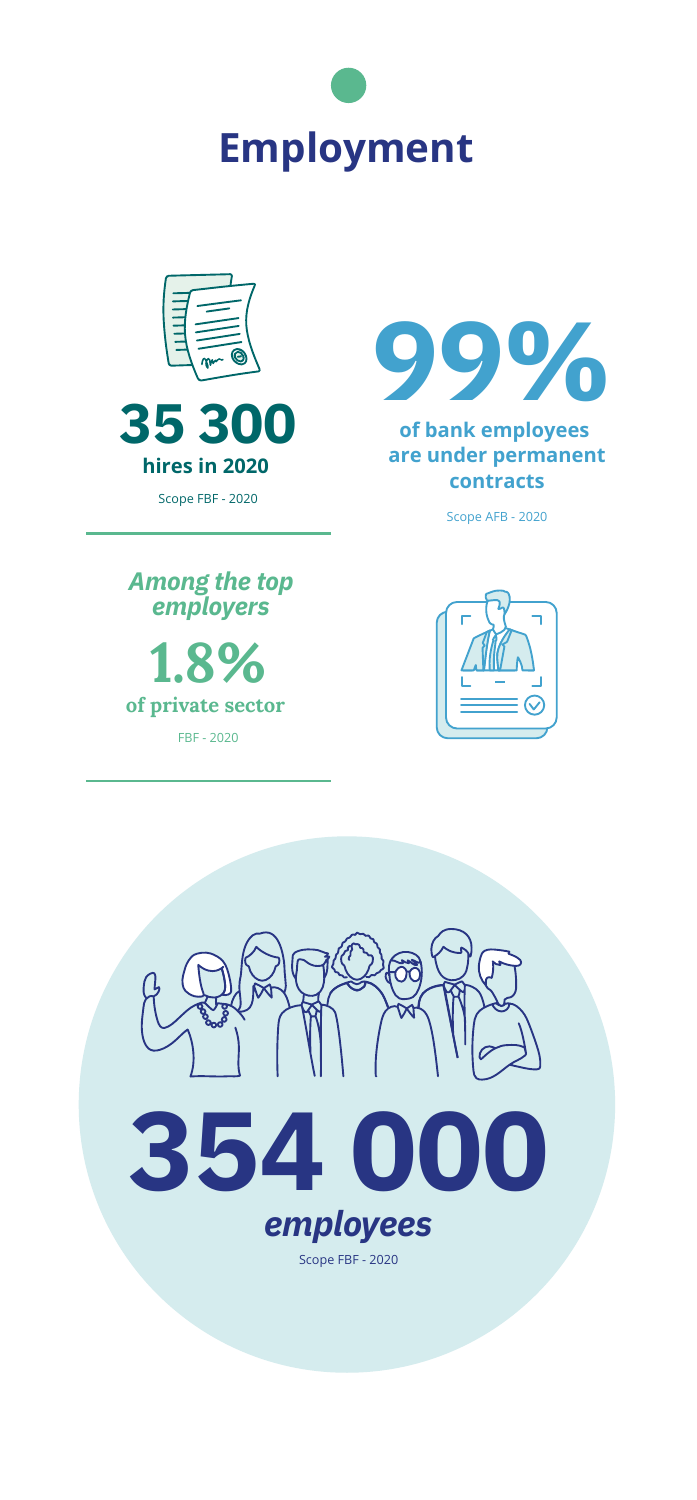





Banque de France - December 2021



#### **of SMEs obtain at least 75% or more of the investment loans they requested**

Banque de France - Q4 2021

**2 876**

**B€ in loans to the economy**

Banque de France - December 2021



**46.5%**

**of housolds hold at least one credit in 2020**

> Observatoire des crédits aux ménages - 2020



**1215**

**B€ in outstanding home loans**

Banque de France - December 2021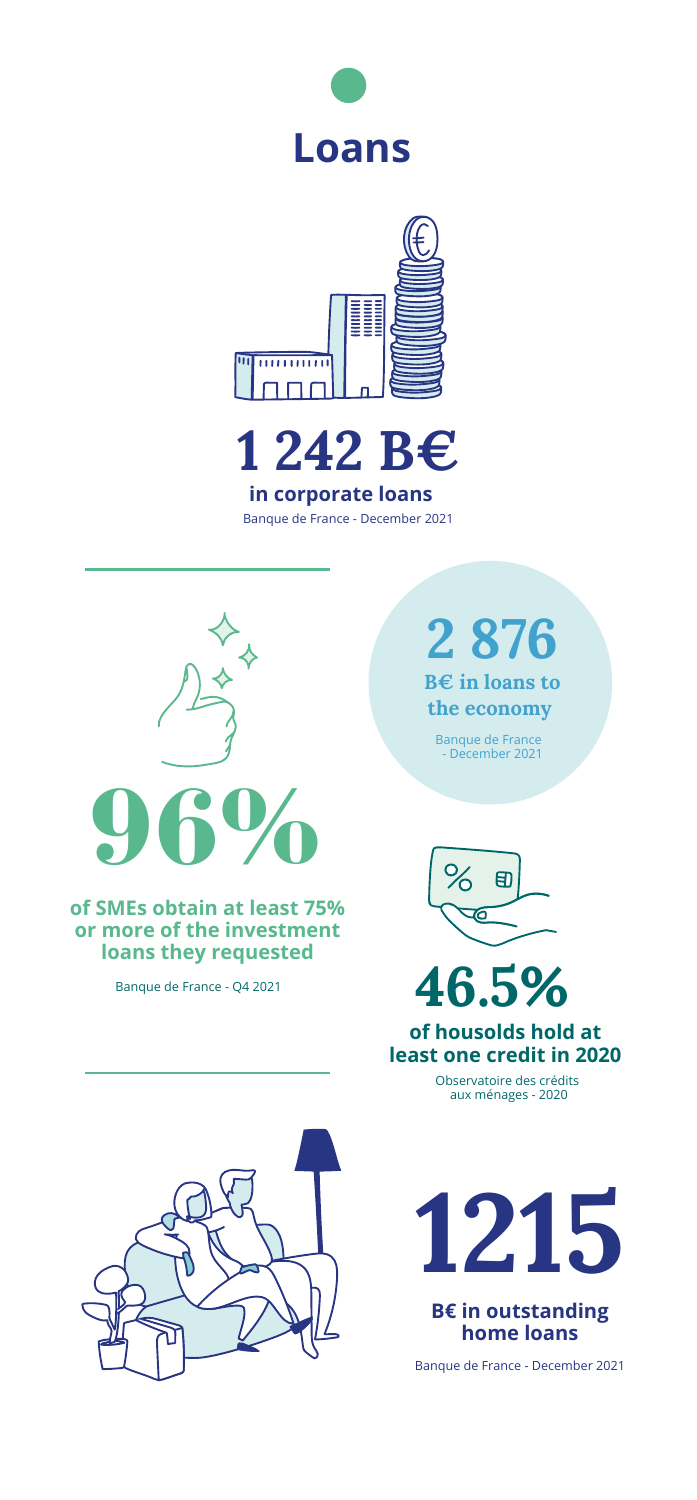



## **allocated to renewable energies**

Observatoire de la finance durable, 2020







**French banks in the world's top 15 sustainable bond issuers**



**French banks in the top 15 on the EMEA market for green/sustainable loans**

Bloomberg, T2 2021

Dealogic, S1 2021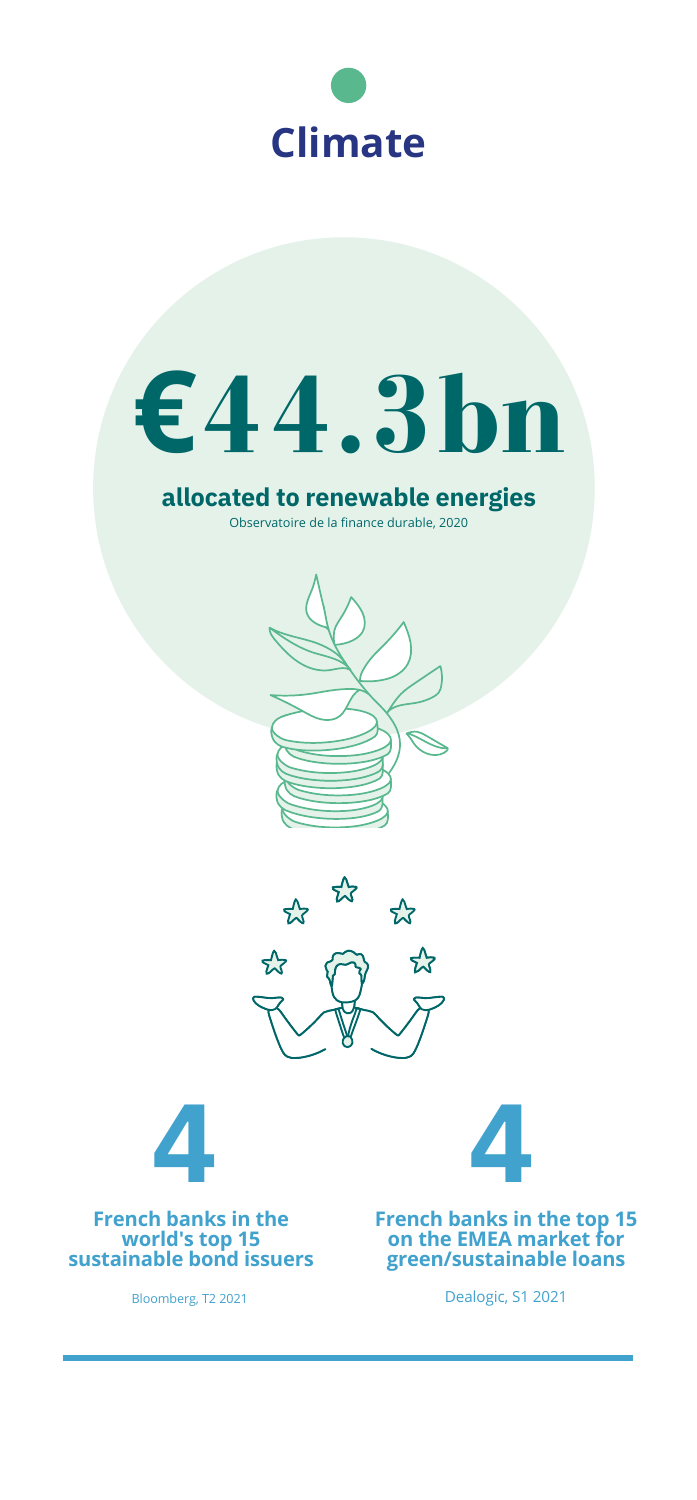



*hou sehol d s aving s rate*

Banque de France, as a percentage of gross disposable income - Q3 2021

### *regulated savings accounts*



**Total balances on sustainable development account of**





Caisse des dépôts - December 2021

Caisse des dépôts - December 2021



*Total assets under management on life insurance contracts*



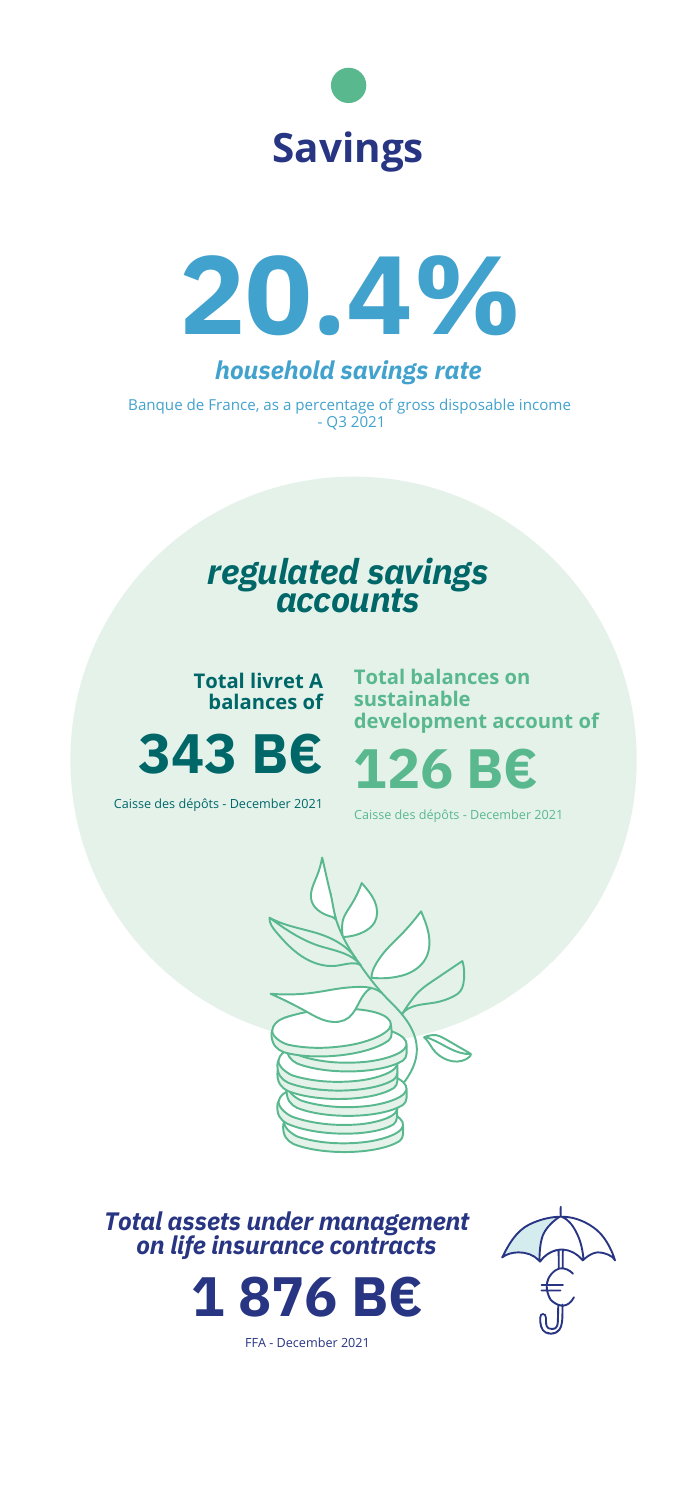







#### *payment transactions*

BCE - 2020





GiE CB - Q2 2021

\*Scope : mainland France